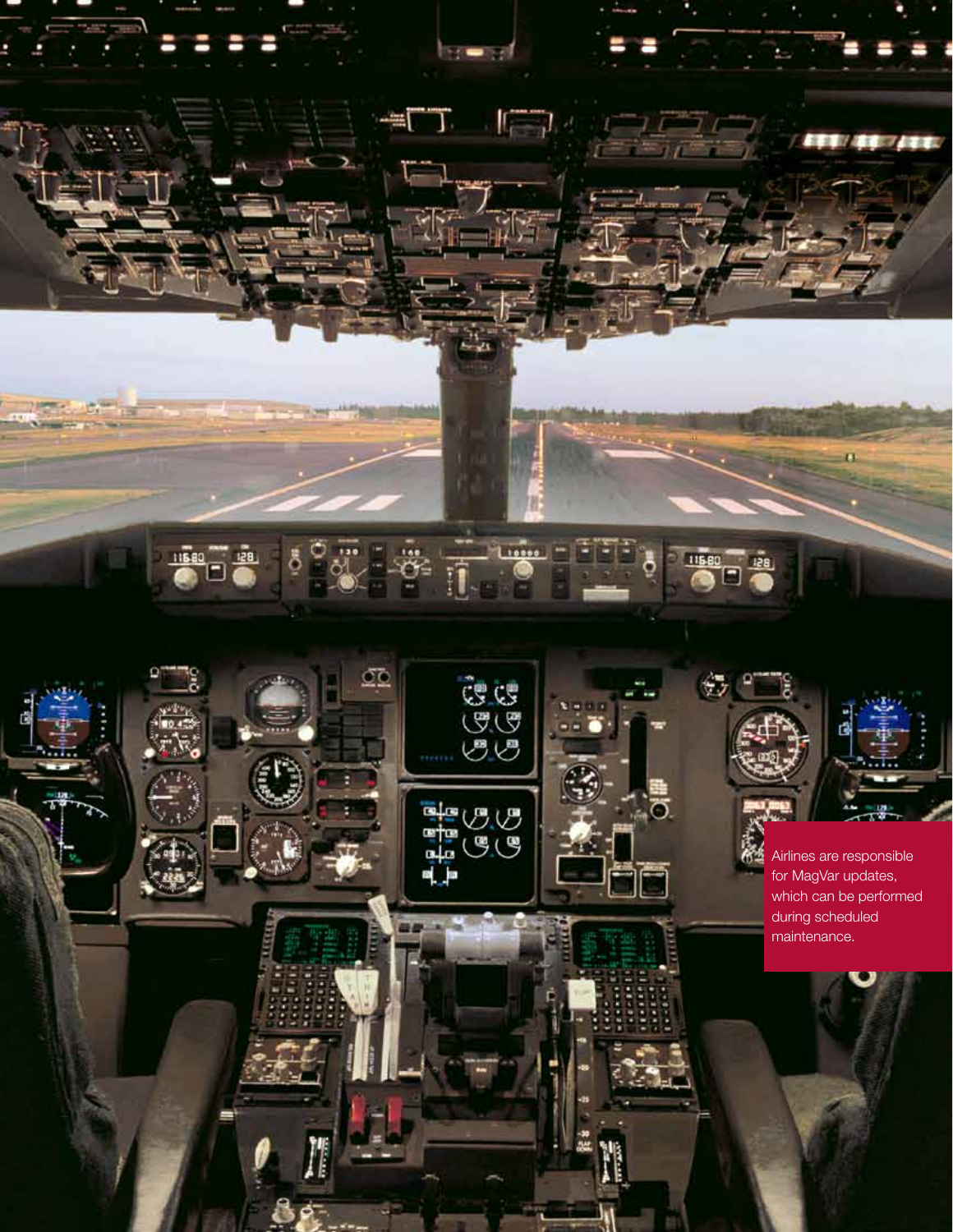# Correcting the Effects of Magnetic Variation

Airlines should make sure they update their inertial reference systems to the latest magnetic variation (MagVar) tables in order to avoid potentially hazardous magnetic heading-related navigation errors.

By Benjamin Weinstein, Avionics Design Engineer

MagVar tables need to be updated periodically to ensure their accuracy since the Earth's magnetic field is constantly changing. Responsibility for MagVar updates falls to the airlines, depending on their areas of operation. While the most recent MagVar tables were updated in 2005, some airlines are still using the 1980 version of the tables. Airplanes using these tables as the primary source for heading while flying raw-data non-directional beacon (NDB) approaches in certain parts of the world can have significant heading

errors. in certain situations, the heading error may result in the airplane flying off course when trying to acquire a specific NDB bearing. In the approach environment, this significantly increases the risk of striking obstacles outside of the Terminal instrument Procedures secondary area during the approach.

While no NDB incidents have been reported in service, crews have commented about MagVar-related system effects.

This article provides background information about MagVar tables, explains

the NDB approach issue, and provides recommendations for airlines that are not using current versions of the tables.

# About MAgVAr tAbles

MagVar tables are used to convert true heading to magnetic heading in an airplane's inertial reference unit (IRU). Magnetic heading accuracy is also the basis for requirements of other systems, including displays and autoflight.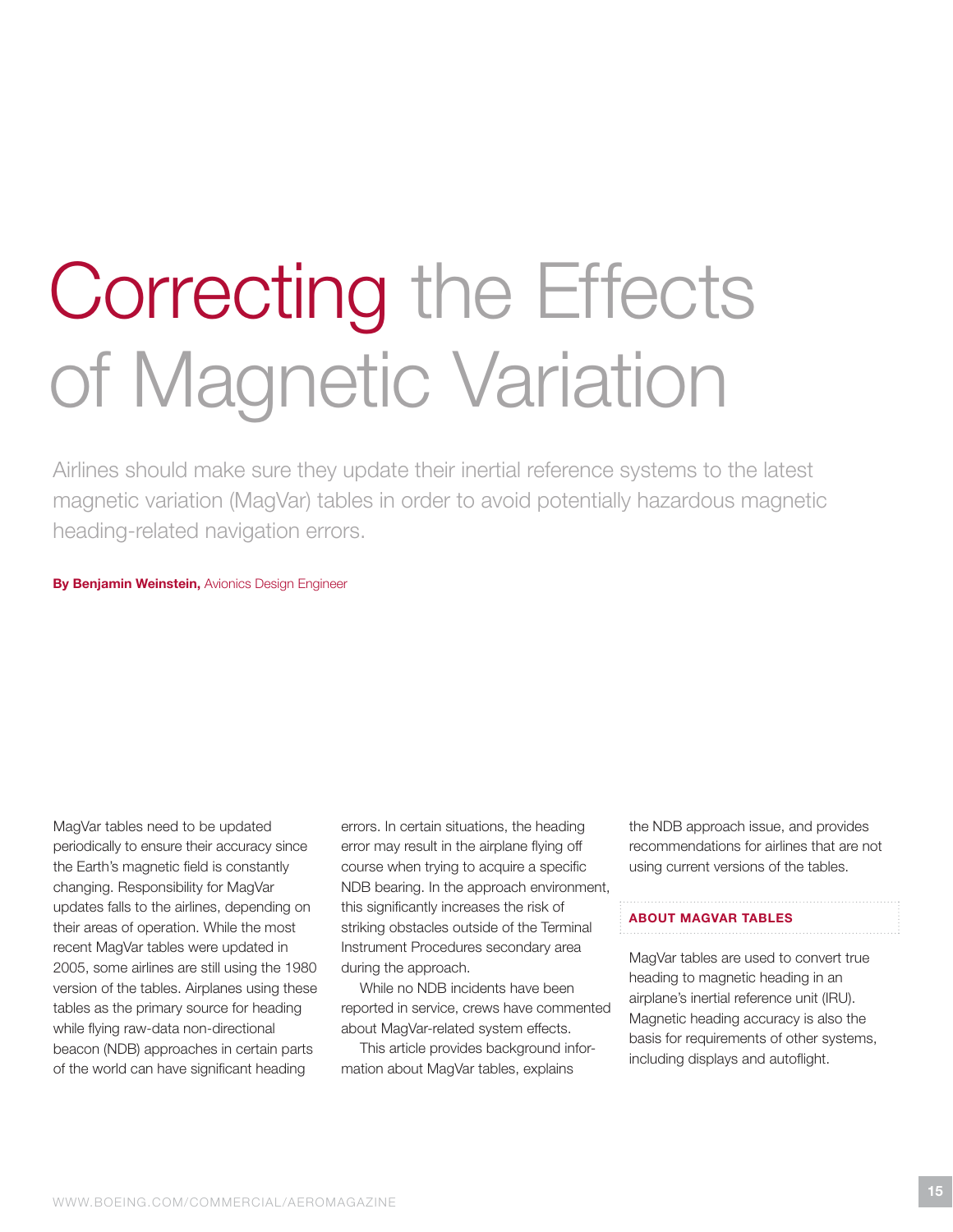## Figure 1: Deviation in degrees of magnetic variation tables, 2005 vs. 1980

Airplanes operating in certain areas of the world — primarily South America and northern parts of north America — can have heading errors exceeding 10 degrees. (Dark red indicates greater than 10 degrees of error; dark blue indicates 0 degrees of error.)



These tables, which are the primary source of magnetic variation for adjusting the heading from true to magnetic, are updated in 10-year intervals due to changes in the Earth's magnetic field and primarily to correct for movement of the magnetic poles. Updates were made in 1995 and 2005; the next scheduled update is 2015.

For example, a pilot using outdated MagVar tables as the primary source for an airplane's heading while flying NDB

approaches in certain parts of the world can experience heading errors exceeding 10 degrees (see fig. 1).

## **NDB APPROACH ISSUE**

When flying an NDB approach, a pilot is using raw data that includes magnetic heading information. Similar to other approach types, the NDB procedure final approach segment is designed as a trapezoid with primary and secondary obstruction clearance zones. obstruction clearance is assured within the final approach segment when complying with the published altitude

constraints. obstacles outside these areas have no assured vertical obstacle clearance. Consequently, operating the airplane during an NDB instrument approach outside these areas can be hazardous. Pilots can use the NDB for an approach directly to the runway or for an arrival setup to locate the instrument landing system.

MagVar information that is off by 10 degrees can result in these situations:

When flying toward the NDB: Can rotate the perceived approach into the secondary area, which may allow the airplane to be outside the secondary area and increases the hazard to the airplane (see fig. 2).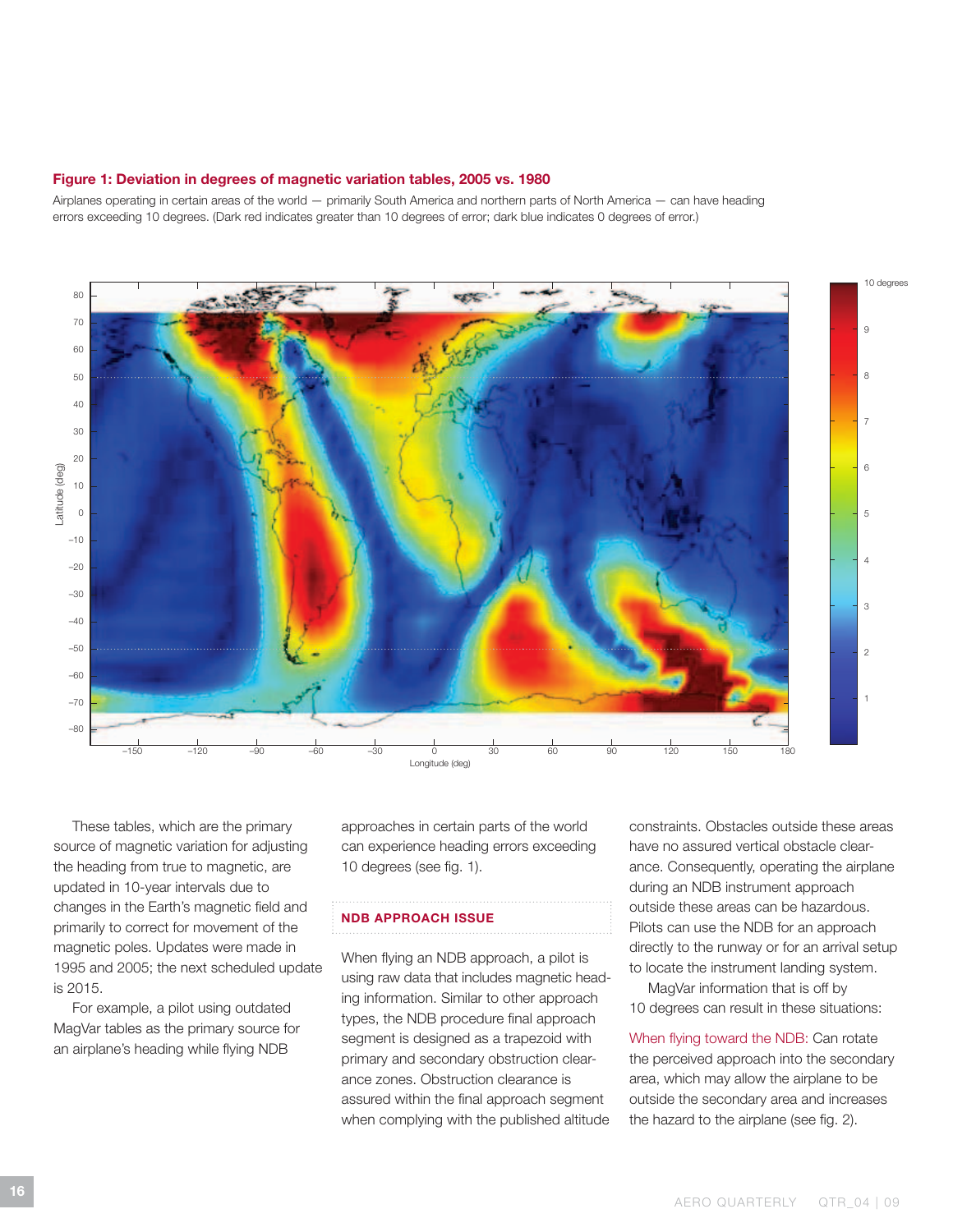# Figure 2: Effect of 10-degree MagVar error when flying toward NDB

Flying toward the NDB with MagVar information that is off by 10 degrees may cause a pilot to be in the path of obstacles or other dangers.



# Figure 3: Effect of 10-degree MagVar error when flying away from NDB

Flying away from the NDB with MagVar information that is off by 10 degrees can cause the pilot to be off course up to 2.5 miles to the right or left of the runway on final approach.

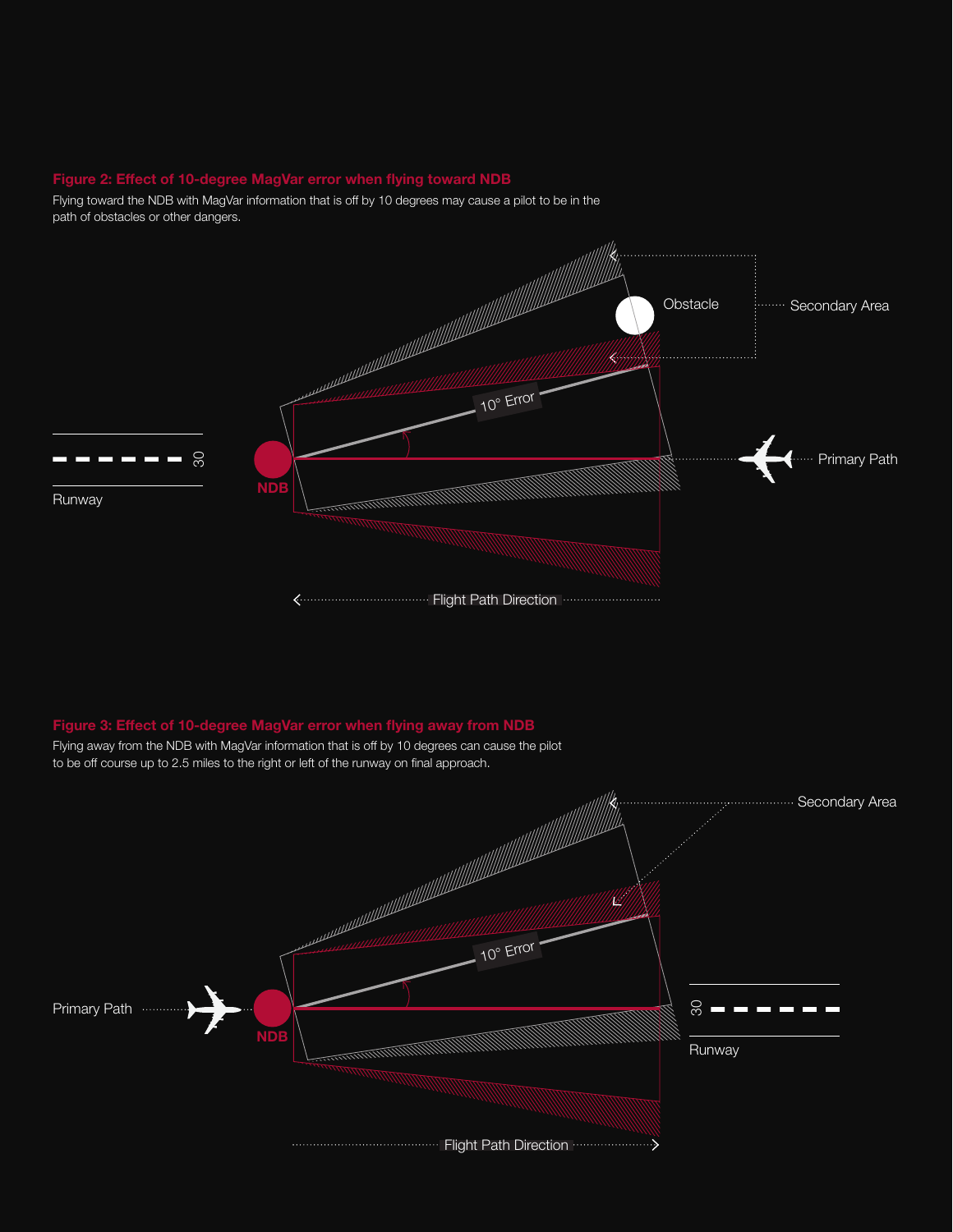# Figure 4: Service bulletins (SBs) and service letters (SLs) that address outdated MagVar tables

|                   | AIR DATA INERTIAL REFERENCE UNIT (ADIRU) 2005 MAGVAR |                     |                     |                     |  |  |  |
|-------------------|------------------------------------------------------|---------------------|---------------------|---------------------|--|--|--|
|                   | 737-600/-700/-800/-900                               | 757-300             | 767-400             | 777                 |  |  |  |
| <b>Boeing SBs</b> | 737-34-1721                                          | 757-34-0269         | 767-34-0407         | 777-34A0138         |  |  |  |
| (Released)        | (March 6, 2003)                                      | (May 1, 2003)       | (August 28, 2003)   | (November 22, 2005) |  |  |  |
| <b>Boeing SLs</b> | 737-SL-34-161-C                                      | 757-SL-34-141-C     | 767-SL-34-137-C     | Not applicable      |  |  |  |
| (Released)        | (February 21, 2003)                                  | (February 21, 2003) | (February 21, 2003) |                     |  |  |  |

|                                                                    | INERTIAL REFERENCE UNIT (IRU) 2005 MAGVAR |                                  |                                  |                                  |                                           |  |  |
|--------------------------------------------------------------------|-------------------------------------------|----------------------------------|----------------------------------|----------------------------------|-------------------------------------------|--|--|
|                                                                    | 767-200/-300                              | 747-400                          | 757-200                          | 737-300/-400/-500                | $MD-11$                                   |  |  |
| <b>Boeing SBs</b><br>(Released)                                    | 767-34-0411<br>(July 15, 2004)            | 747-34-2805<br>(July 15, 2004)   | 757-34-0303<br>(June 9, 2005)    | 737-34-1812<br>(July 21, 2005)   | MD-11-34-141<br>(October 4, 2007)         |  |  |
| <b>Boeing SLs</b><br>or Fleet Team<br>Digest article<br>(Released) | 767-SL-34-151<br>(July 21, 2004)          | 747-SL-34-125<br>(July 21, 2004) | 757-SL-34-155<br>(July 21, 2004) | 737-SL-34-177<br>(July 21, 2004) | MD-11-FTD-34-05002<br>(February 26, 2007) |  |  |